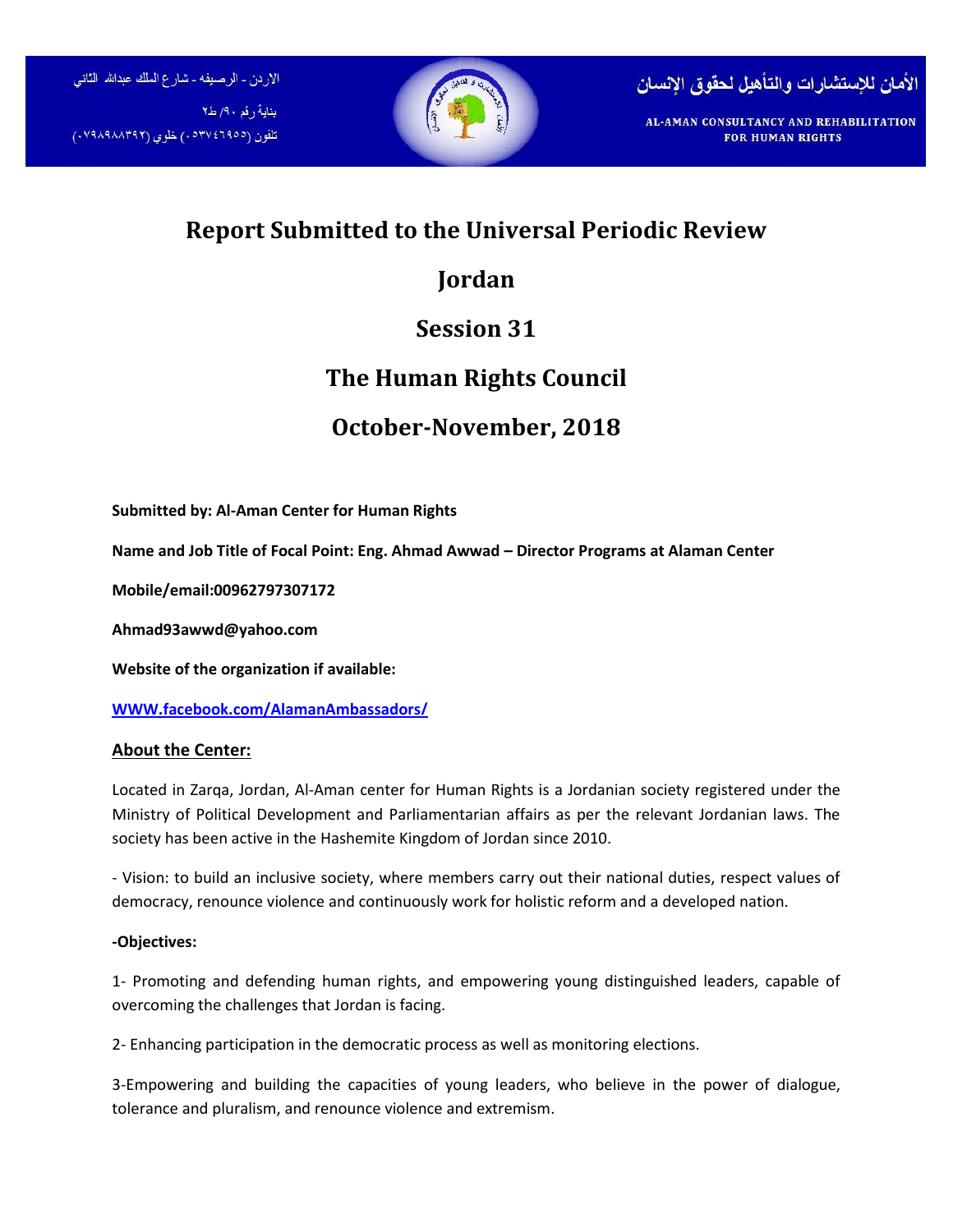الاردن - الرصيفه - شارع الملك عبدالله الثاني بناية رقم ٩٠/ ط٢ تلفون (۰۵۳۷٤٦٩٥٥) خلوی (۷۹۸۸۸۳۹۲۰)





#### **Part One: Legal Framework of International Obligations on Human Rights**

Having ratified numerous international conventions on human rights, including the two international covenants, the state of Jordan is bound by a number of international obligations. The state must ensure that all people, residing in Jordan or falling under the state's jurisdiction, enjoy their full rights without discrimination based on race, color, sex, language, religion, political or other opinions, national or social origin, economic status, birth or any other condition. It is, therefore, necessary to take all legislative and other measures to safeguard these human rights.

These obligations include the right to education. According to article 13 of the International Covenant on Economic, Social and Cultural Rights, "States Parties to the present Covenant recognize the right of everyone to education. They agree that education shall be directed to the full development of the human personality and the sense of its dignity, and shall strengthen the respect for human rights and fundamental freedoms. They further agree that education shall enable all persons to participate effectively in a free society, promote understanding, tolerance and friendship among all nations and all racial, ethnic or religious groups, and further the activities of the United Nations for the maintenance of peace." Article 29 of the Convention on the Rights of the Child also stressed on this right.

#### **Part One- 1: Dropping Out of School and Child Labor:**

According to the Education Law, education is mandatory until 10<sup>th</sup> grade, which we believe is a good practice. However, after reviewing the Education Law No 3 of 1991, it becomes clear that the law is not fully enforced, and does not include serious penalties to limit drop outs.

We shall address full and partial drop outs in our report, and the strong correlation between dropping out of school and child labor in many cases.

"Although A.A is supposed to be in sixth grade, he does not go to school and works at a small shop (sells coffee) in Russeifa instead". This child was deprived of school, perhaps willingly, but he belongs to a broken family. As many other children suffer like A.A in Jordan and worldwide, we must take action to ensure that they have access to education that leads to their development and that of their societies.